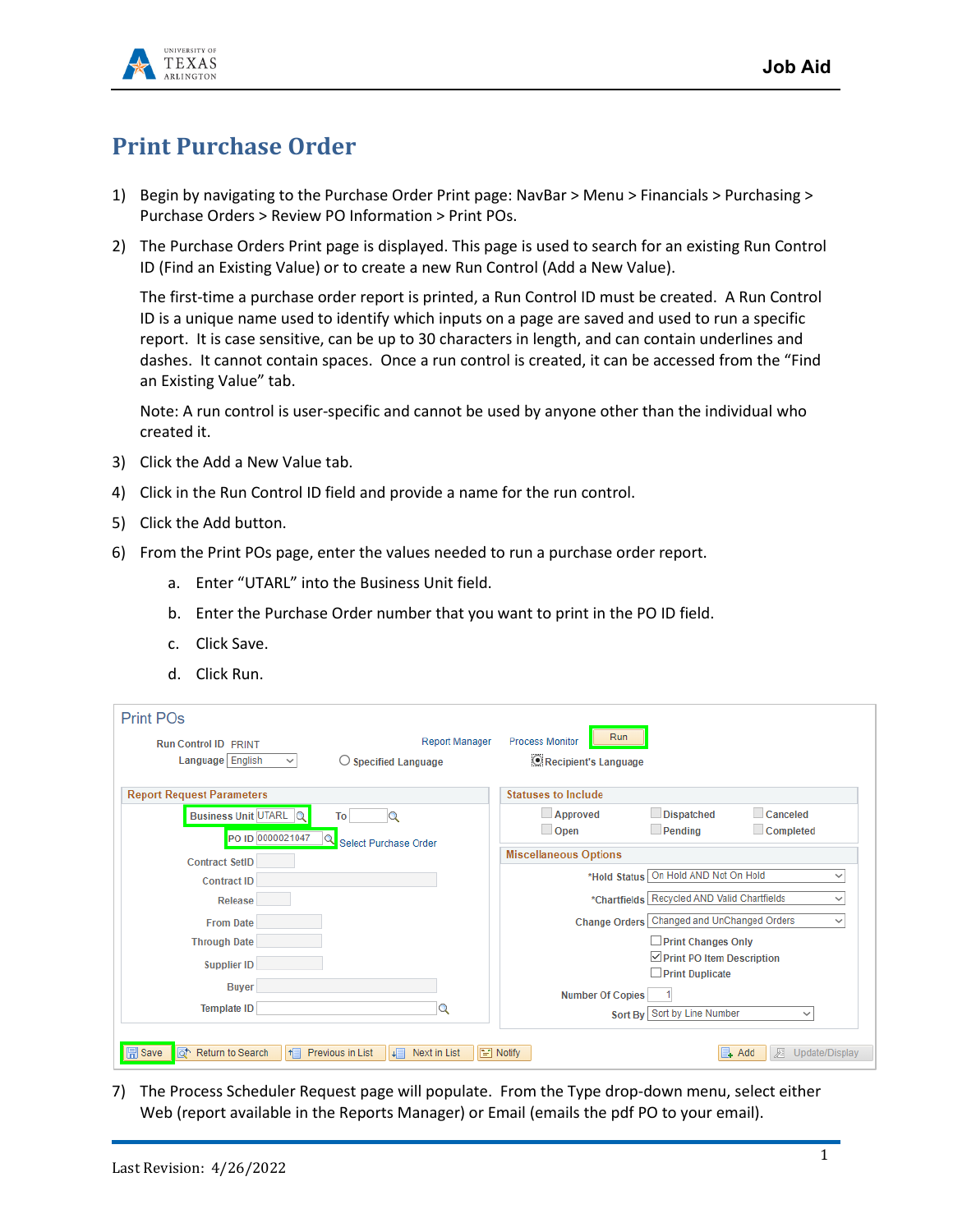

- 8) Leave the Format as PDF.
- 9) Click OK to run.

| User ID 6001132971                      |                     | <b>Run Control ID PRINT</b>               |                                                                          |
|-----------------------------------------|---------------------|-------------------------------------------|--------------------------------------------------------------------------|
| <b>Server Name</b><br><b>Recurrence</b> | v<br>$\sim$         | Run Date 05/06/2019<br>Run Time 1:16:23PM | n<br><b>Reset to Current Date/Time</b>                                   |
| Q<br><b>Time Zone</b>                   |                     |                                           |                                                                          |
| Process List                            |                     |                                           |                                                                          |
| Select Description                      | <b>Process Name</b> | <b>Process Type</b>                       | *Format<br>*Type<br><b>Distribution</b>                                  |
| $\checkmark$<br>PO Dispatch/Print       | POPO005             | <b>SQR Report</b>                         | Web<br><b>PDF</b><br><b>Distribution</b><br>$\checkmark$<br>$\checkmark$ |
|                                         |                     |                                           |                                                                          |

11) Notice, the Run Status and the Distribution column. It may be necessary to click the Refresh button, until the Run Status is displaying "Success" and the Distribution Status is "Posted",

|        |                    | <b>View Process Request For</b> |                                            |                                                  |                      |                          |                                       |                      |                                                |                |
|--------|--------------------|---------------------------------|--------------------------------------------|--------------------------------------------------|----------------------|--------------------------|---------------------------------------|----------------------|------------------------------------------------|----------------|
|        | User ID 6001132971 |                                 | <b>Type</b><br>lQ                          | $\checkmark$                                     | Last                 | $\checkmark$             | 15                                    | Days<br>$\checkmark$ | Refresh                                        |                |
|        | <b>Server</b>      |                                 | Name<br>$\checkmark$                       |                                                  | <b>Instance From</b> |                          | <b>Instance To</b>                    |                      |                                                |                |
|        | <b>Run Status</b>  |                                 | <b>Distribution Status</b><br>$\checkmark$ |                                                  | $\checkmark$         | $\vee$ Save On Refresh   |                                       |                      |                                                |                |
|        |                    |                                 |                                            |                                                  |                      |                          |                                       |                      |                                                |                |
|        |                    |                                 |                                            |                                                  |                      |                          |                                       |                      |                                                |                |
|        | Process List       |                                 |                                            |                                                  |                      |                          | Personalize   Find   View All   2   ま |                      | $\bigcirc$ 1-50 of 58 $\bigcirc$ Last<br>First |                |
|        | Select Instance    | Sea.                            | <b>Process Type</b>                        | <b>Process Name</b>                              | <b>User</b>          | <b>Run Date/Time</b>     |                                       | <b>Run Status</b>    | <b>Distribution</b><br><b>Status</b>           | <b>Details</b> |
|        | 5731165            |                                 | <b>SQR Report</b>                          | <b>POPO005</b>                                   | 6001132971           | 05/06/2019 1:16:23PM CDT |                                       | Queued               | N/A                                            | <b>Details</b> |
| L      | 5731155            |                                 | <b>Application Engine</b>                  | FS STREAMLN 6001132971 05/06/2019 12:41:15PM CDT |                      |                          |                                       | <b>Success</b>       | Posted                                         | <b>Details</b> |
| L<br>П | 5730589            |                                 | <b>Application Engine</b>                  | FS STREAMLN 6001132971 05/03/2019 4:23:05PM CDT  |                      |                          |                                       | Warning              | Posted                                         | Details        |

- 12) Click the "Go back to Purchase Orders Print" link.
- 13) If "Email" was chosen to have the Printed PO emailed, an email should be received with the PDF of the PO attached.
- 14) If "Web" was chosen, click the Report Manager link.
- 15) Click the Administration tab to view the report.

|                    | <b>View Reports For</b> |                         |                                       |                             |                     |                      |                         |
|--------------------|-------------------------|-------------------------|---------------------------------------|-----------------------------|---------------------|----------------------|-------------------------|
|                    | User ID 6001132971      |                         | <b>Type</b>                           | $\mathsf{v}$ 1              | Last                | $\checkmark$         |                         |
| <b>Status</b>      |                         | $\checkmark$            | Folder                                | Instance<br>$\checkmark$    |                     | to                   |                         |
| <b>Report List</b> |                         |                         | Personalize   Find   View All   그   표 |                             |                     | First $\circledcirc$ | 1-2 of 2 $\bullet$ Last |
|                    |                         |                         |                                       |                             |                     |                      |                         |
| <b>Select</b>      | Report<br>ID            | <b>Prcs</b><br>Instance | <b>Description</b>                    | <b>Request</b><br>Date/Time | Format              | <b>Status</b>        | <b>Defails</b>          |
|                    | 6480470                 |                         | 5731165 PO Dispatch/Print             | 05/06/2019<br>1:22:42PM     | Acrobat<br>$(*pdf)$ | Posted               | <b>Details</b>          |